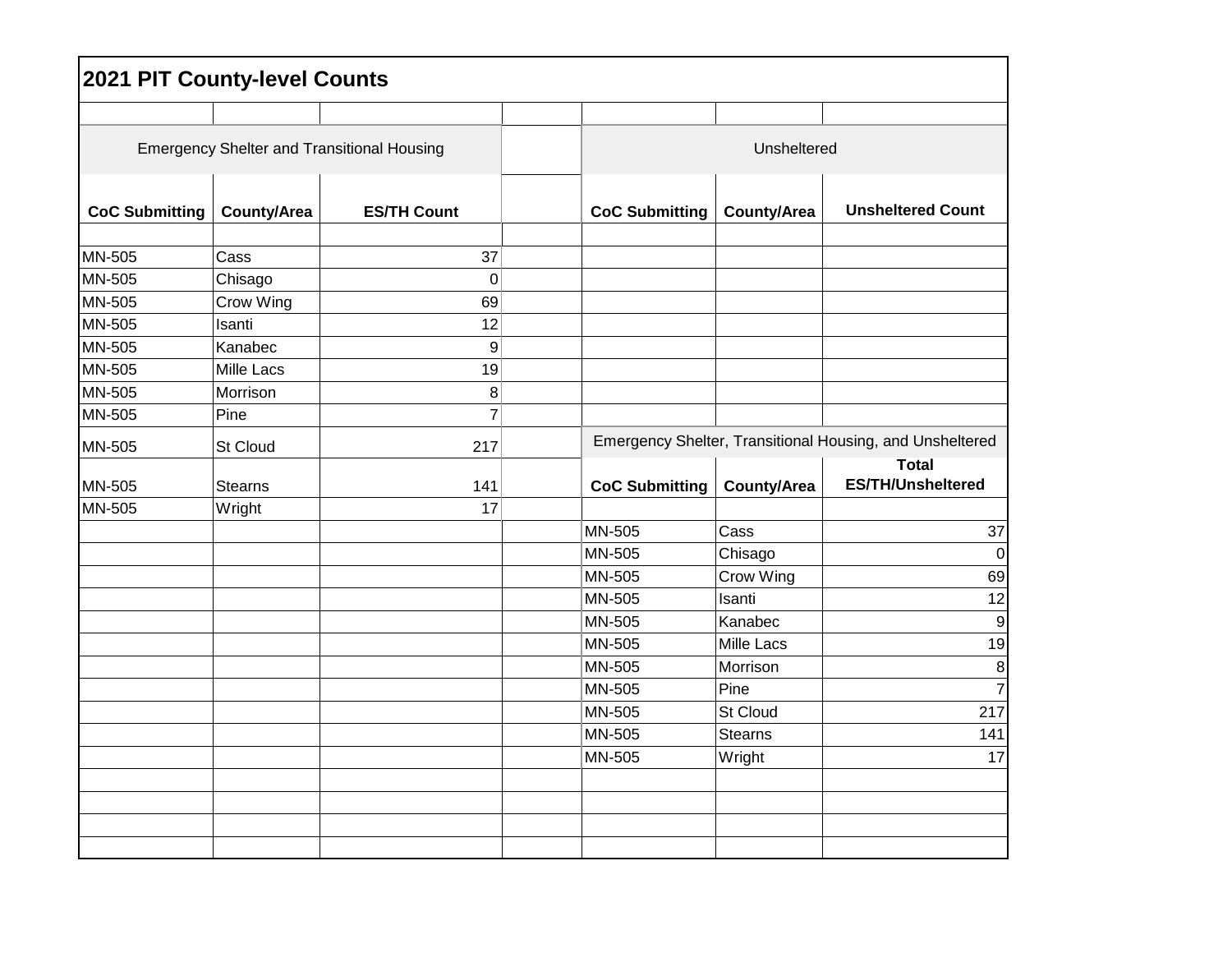|               | 2020 PIT County-level Counts                             |                |        |                |                         |
|---------------|----------------------------------------------------------|----------------|--------|----------------|-------------------------|
|               |                                                          |                |        |                |                         |
|               | <b>Emergency Shelter and Transitional Housing</b>        |                |        | Unsheltered    |                         |
| MN-505        | Cass                                                     | 56             | MN-505 | Anoka          | $\boldsymbol{2}$        |
| MN-505        | Crow Wing                                                | 52             | MN-505 | Benton         | 30                      |
| <b>MN-505</b> | Isanti                                                   | 26             | MN-505 | Cass           | $\mathbf{1}$            |
| MN-505        | Kanabec                                                  | 19             | MN-505 | Crow Wing      | 24                      |
| MN-505        | <b>Mille Lacs</b>                                        | 24             | MN-505 | Isanti         | $\boldsymbol{2}$        |
| <b>MN-505</b> | Morrison                                                 | $\overline{2}$ | MN-505 | Morrison       | $\mathbf{1}$            |
| MN-505        | Pine                                                     | 9              | MN-505 | Pine           | 131                     |
| MN-505        | St Cloud                                                 | 165            | MN-505 | Sherburne      | 17                      |
| MN-505        | <b>Stearns</b>                                           | 106            | MN-505 | <b>Stearns</b> | 87                      |
| MN-505        | Wright                                                   | 7              | MN-505 | Todd           | $\overline{\mathbf{c}}$ |
|               |                                                          |                | MN-505 | Wright         | $\overline{2}$          |
|               |                                                          |                | MN-505 | zUnknown       | 99                      |
|               |                                                          |                |        |                |                         |
|               | Emergency Shelter, Transitional Housing, and Unsheltered |                |        |                |                         |
| MN-505        | Anoka                                                    | 2              |        |                |                         |
| MN-505        | Benton                                                   | 30             |        |                |                         |
| MN-505        | Cass                                                     | 57             |        |                |                         |
| MN-505        | Crow Wing                                                | 76             |        |                |                         |
| MN-505        | Isanti                                                   | 28             |        |                |                         |
| MN-505        | Kanabec                                                  | 19             |        |                |                         |
| MN-505        | <b>Mille Lacs</b>                                        | 24             |        |                |                         |
| MN-505        | Morrison                                                 | 3              |        |                |                         |
| MN-505        | Pine                                                     | 140            |        |                |                         |
| MN-505        | Sherburne                                                | 17             |        |                |                         |
| MN-505        | St Cloud                                                 | 165            |        |                |                         |
| MN-505        | <b>Stearns</b>                                           | 193            |        |                |                         |
| MN-505        | Todd                                                     | $\overline{c}$ |        |                |                         |
| MN-505        | Wright                                                   | 9              |        |                |                         |
| MN-505        | zUnknown                                                 | 99             |        |                |                         |
|               |                                                          |                |        |                |                         |
|               |                                                          |                |        |                |                         |